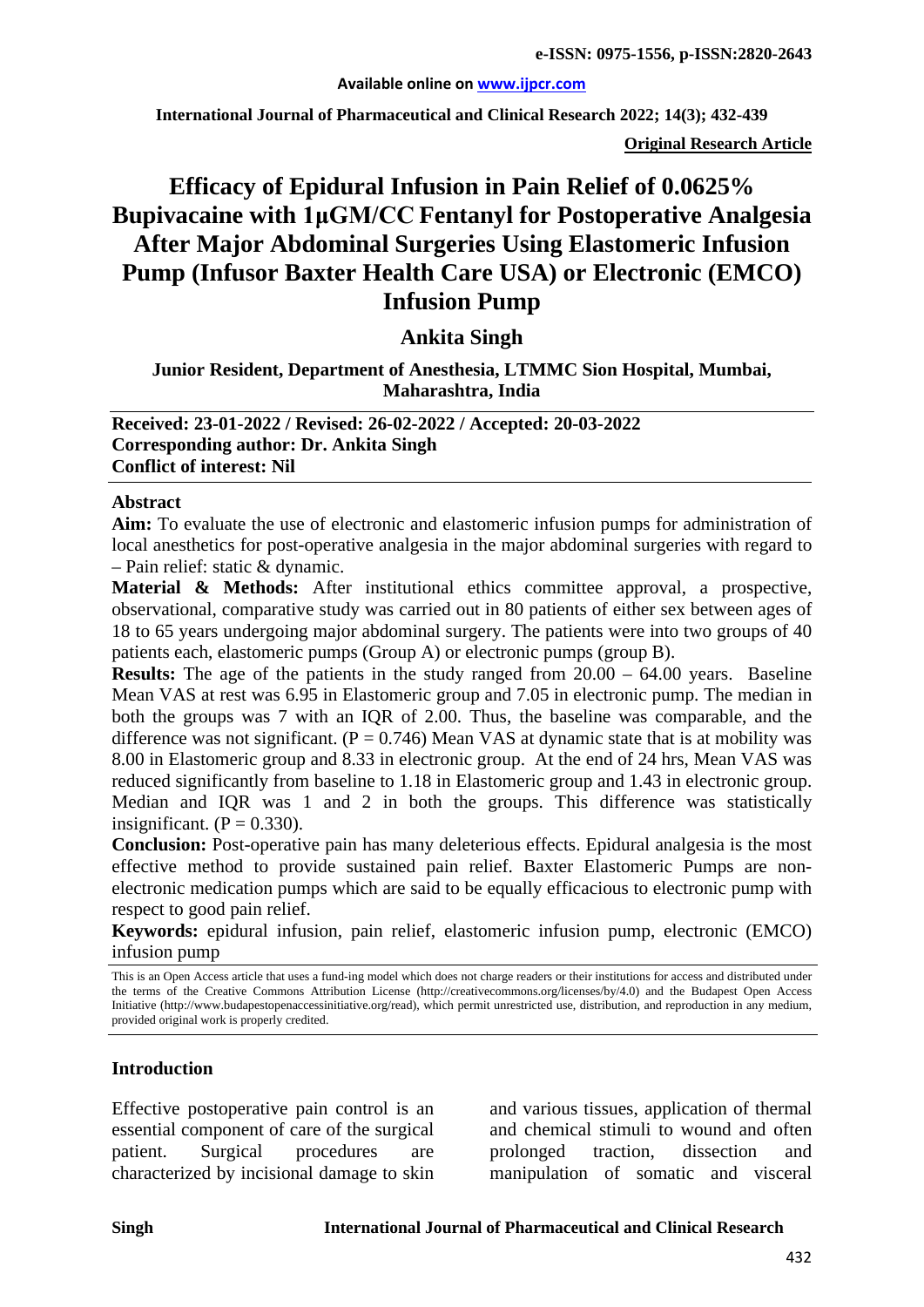structures. Nociceptive pain is often regarded as the key feature of acute postoperative pain. This is caused by release of inflammatory mediators which activate peripheral nociceptors which initiate transduction and transmission of nociceptive information to CNS. There is also release of substance P and calcitonin which produce vasodilatation and extravasation. [1-4] Besides this, neuropathic pain mechanisms may contribute to the pain occurring during postoperative period.

Postoperative pain plays a major role in the recovery following surgery especially in major abdominal surgeries. It causes tachycardia, hypertension and may lead to myocardial ischemia in a vulnerable subject. Pain prevents deep breathing, causes splinting of diaphragm and promotes basal atelectasis leading to postoperative pulmonary complications. It prevents early mobilization of patients and contributes to deep vein thrombosis. In addition, uncontrolled postoperative pain can produce a neuroendocrine stress response which in turn causes release of catabolic hormones like catecholamine, cortisol, glucagon, and renin [5-7].

There are many methods available to provide analgesia, including systemic analgesics (i.e. Opioid and non-opioid) and regional (i.e., neuraxial and peripheral) analgesic technique, but epidural analgesia using local anesthetics forms the gold standard for abdominal, thoracic and lower extremity surgeries.

In this study, we aim to evaluate the use of electronic and elastomeric infusion pumps for administration of local anesthetics for post-operative analgesia in the major abdominal surgeries with regard to – Pain relief: static & dynamic.

## **Material & Methods:**

After institutional ethics committee approval, a prospective, observational, comparative study was carried out in 80 patients of either sex between ages of 18 to 65 years undergoing major abdominal surgery. The patients were into two groups of 40 patients each, elastomeric pumps (Group A) or electronic pumps (group B).

Place and area of study: general surgery and urology operation theatres of LTMGH

#### **Inclusion criteria:**

- 1. Age more than 18 years
- 2. Elective major abdominal surgical patients requiring epidural blockade for postoperative analgesia
- 3. Patient willing to consent

## **Exclusion criteria:**

- 1. Patients with infection at the site of catheter insertion
- 2. Patients with coagulopathy, intracranial hypertension, severe hypovolemia
- 3. Patients for emergency surgery
- 4. Obstetric patients and lactating mothers
- 5. Any known allergy to the local anesthetic drug used

## **Methodology**

80 adult patients undergoing elective major abdominal surgeries after written informed consent were included in the study. A thorough preoperative checkup was carried out which included physical examination and investigations according to institutional protocol.

After checking for starvation, consent and fitness, an intravenous line was established, and IV fluids were started. Standard monitoring which includes ECG, blood pressure, pulse oximeter was initiated. Patients were explained the procedure, given position, back was scrubbed, painted & draped. An epidural catheter of 18G was inserted in the lumbar or lower thoracic area depending upon the surgical requirement. Standard protocol for general anesthesia with endotracheal intubation was followed.

Epidural analgesia was started before surgery using 0.125%bupivacaine 8cc by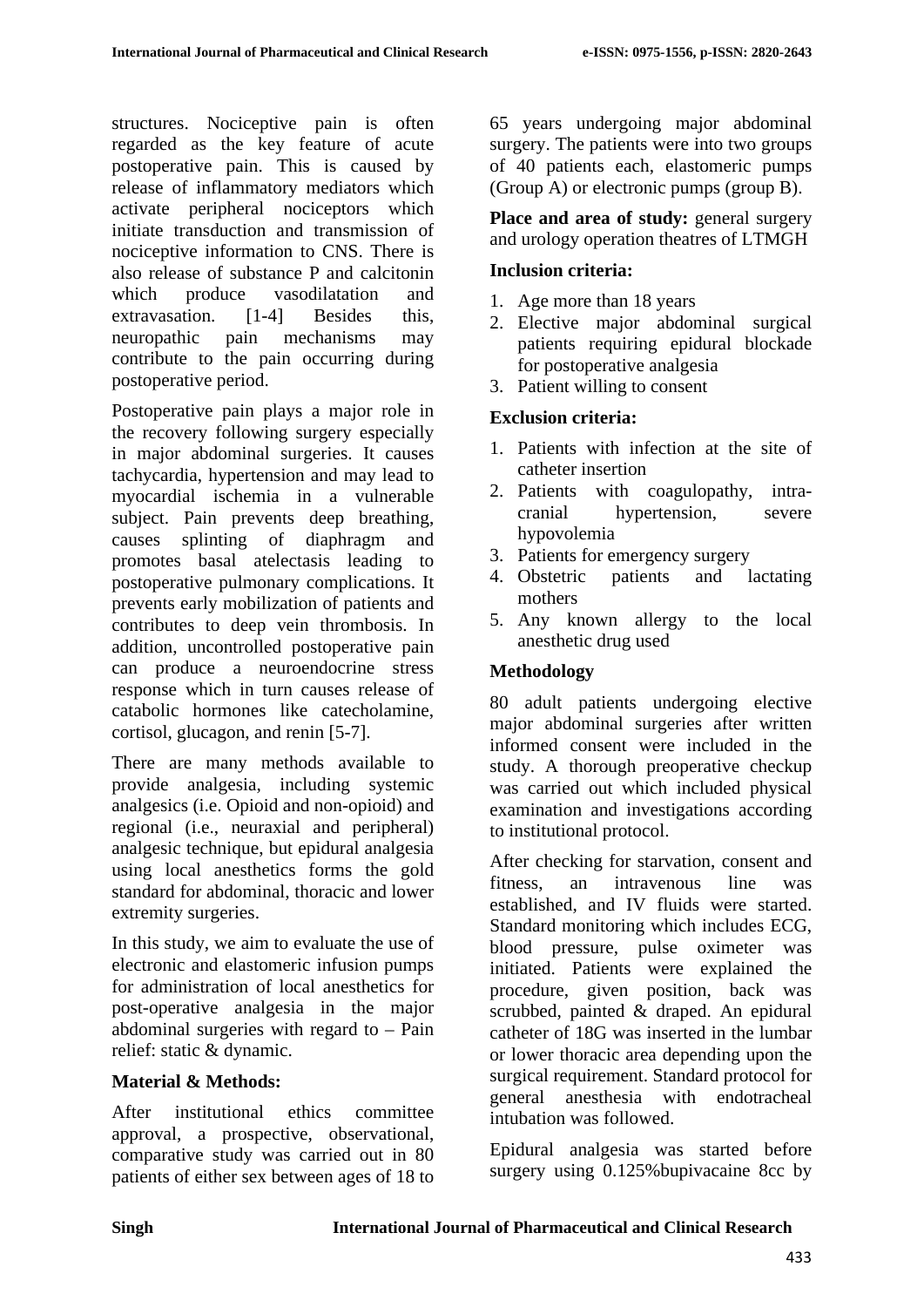an anesthesiologist conducting the case, subsequent doses was given every 2 hrs or when patient's physiologic parameters mandated it. The conduct of anesthesia and monitoring was as per standard protocol.

Patient was reversed and extubated on return of consciousness after meeting extubation criteria or mechanically ventilated.

After emergence from anesthesia patient was shifted to post-operative recovery room. Pain was assessed by recovery room anesthetist and the epidural infusion was started. Epidural infusion used was local anesthetic solution containing 0.0625 % bupivacaine  $+1$  mcg /cc fentanyl. The patients were divided into two groups:

**Group A**: in which epidural analgesia was delivered using elastomeric pump. 250 cc of  $0.0625\%$  bupivacaine + 1mcg/cc fentanyl was aspirated into the Infusor. The dead space volume of the Infusor tubing is 3 cc which was considered at the time of calculating volume delivered to the patient.

**Group B:** in which epidural analgesia was delivered using an electronic pump. 50 cc of  $0.0625\%$  bupivacaine + 1mcg/cc fentanyl (i.e.1cc =50  $\mu$ ) total 51 cc; was aspirated in a 60 cc syringe. A highpressure line (PMO line) with capacity 0.90cc was connected to the syringe and primed with the solution.

In both the groups the drug was aspirated under aseptic precautions and the pumps was kept at the level of the patient's bed.

The flow was adjusted according to the VAS score on shifting.

If VAS score was > 3 but  $\leq$  5 then epidural infusion was started at the rate 5 ml/hr. in both the groups. If VAS Score is  $> 6$  but <8 then infusion rate was started at 7 ml/hr. in both the groups.

If VAS score is  $> 8$  then infusion was started at 12 ml/hr. in both groups.

After initiation of infusion, assessment of the following parameters was carried out every 10 minutes till 30 minutes. Subsequently, every 30 minutes till 90 minutes and thereafter every hourly till a period of 24 hours and whenever patient complained of pain. The aim was to keep  $VAS < 4$ .

Prefilled 50 cc syringes were kept ready for electronic pumps and changed as soon as the contents of the previous syringe were exhausted. The elastomeric pump was 40 inspected from time to time for continued deflation of the balloon with time. A count was kept of the total number of syringe refills.

Pain was assessed by **visual analogue score** (0-no pain, 10-worse pain) at rest and at dynamic states such as coughing or limb movements.



In our study, the data was analyzed for normalcy of distribution and was expressed as mean and standard deviation. Categorical data was analyzed by Chisquare test, parametric data was analyzed by unpaired t- test. Non-parametric data like VAS score at rest and dynamic, quality of sensory block, modified bromage score and satisfaction score was

expressed as median and Inter-Quartile Range (IQR) and tested with Mann-Whitney u test. P- value of  $\leq 0.05$  was considered as significant.

## **Results:**

The present study is a prospective, observational study involving two groups viz, elastomeric pump group and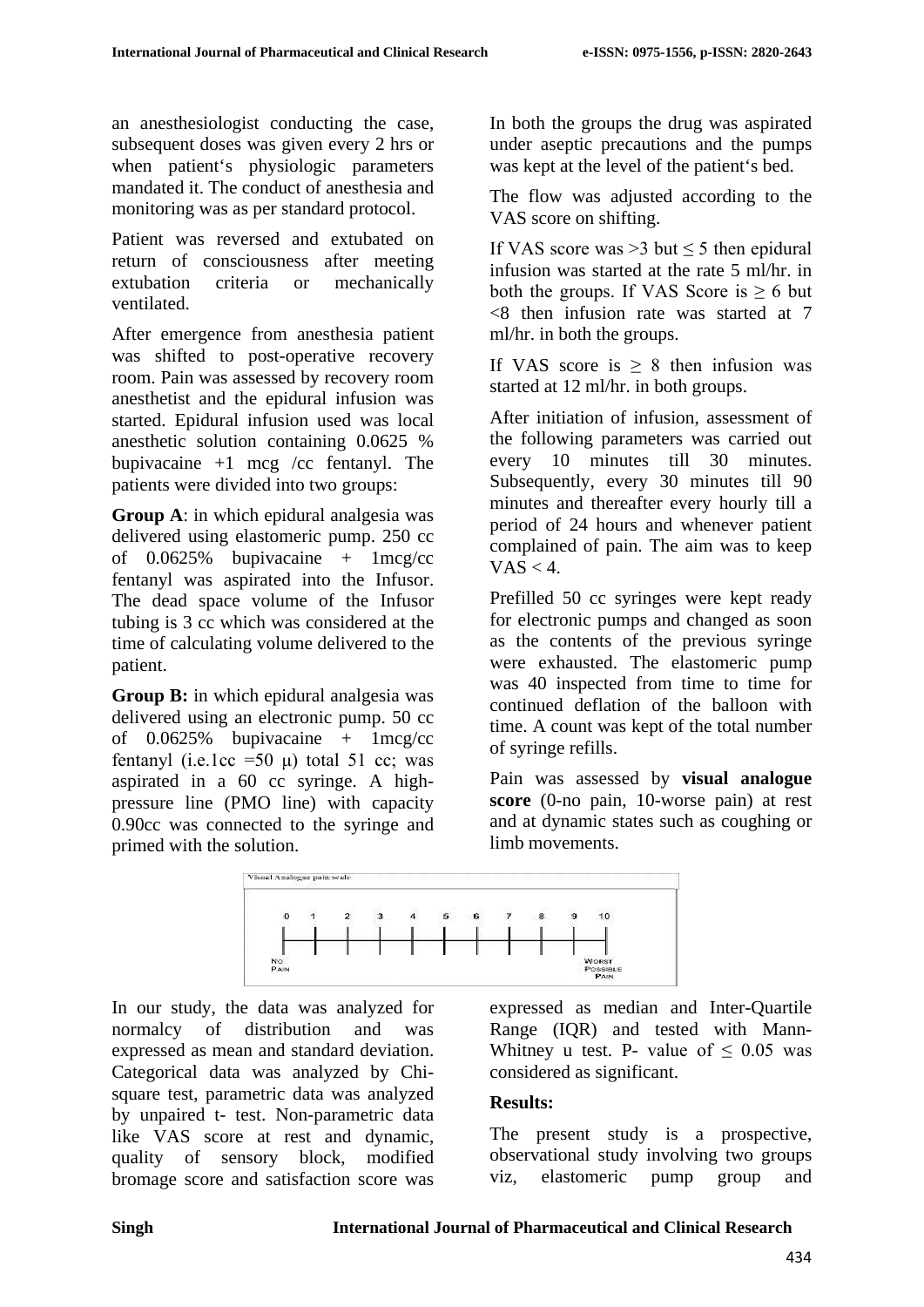electronic pump group having 40 patients each.

The age of the patients in the study ranged from  $20.00 - 64.00$  years. Table 1 reveal that the average age was 43.30 years in Elastomeric group, which was comparable with 45.43 years in Electronic group and the difference was not significant.( $P =$ 0.424). 47.5% of the patients were male in Elastomeric group and 65% in Electronic group and difference was not significant.  $(P = 0.115)$ . Hence, both groups were comparable demographically.

Table 2 shows types of surgeries and thus both the groups had major abdominal surgeries having similar degree of surgical invasiveness.

As per table 3 and figure 9c baseline Mean VAS at rest was 6.95 in Elastomeric group and 7.05 in electronic pump. The median in both the groups was 7 with an IQR of 2.00. Thus, the baseline was comparable, and the difference was not significant.  $(P =$ 0.746) A VAS score of less than 4 was considered as adequate analgesia. At the end of 3 hrs Mean VAS was reduced to 3.70 in Elastomeric group and 3.85 in electronic group. The median and IQR was 4 and 2 in both the groups, with difference being statistically insignificant.  $(P =$ 0.565). At the end of 10 hrs both groups had lower Mean VAS of 1.93, median of 1 and IQR of 2 in Elastomeric group and Mean VAS of 2.10, Median of 2 and IQR was 2in Electronic group, the difference was statistically insignificant. At the end of 24 hrs, Mean VAS was significantly reduced from baseline to 0.75 with Median of 0 and IQR of 1 in Elastomeric group and Mean VAS of 0.88, Median and IQR of 1 in electronic group, and the difference between the groups was statistically insignificant. ( $P = 0.516$ ). In table 4, at each time duration, the dynamic VAS was higher than the VAS at rest as expected.

A VAS score of less than 4 was considered as adequate analgesia. Table no.4 shows that baseline Mean VAS at dynamic state that is at mobility was 8.00 in Elastomeric group and 8.33 in Electronic group. The Median and IQR was 8 and 2 in Elastomeric group and 8 and 1 in Electronic group. The baseline value of the two groups was comparable and difference was not significant.  $(P = 0.268)$ . At the end of 3 hrs, Mean VAS at dynamic was reduced to 4.70 in Elastomeric group and 4.98 in electronic group. Median and IQR was 5 and 2 in both the groups. The difference was not significant.  $(P = 0.310)$ . At the end of 10 hrs Mean VAS score was 2.90 with Median and IQR of 2 and 3.5 in Elastomeric group and Mean vas was 3.25 with Median and IQR of 3 and 2.5 in electronic group, but the difference was statistically insignificant.  $(P = 0.359)$ . At the end of 24 hrs, Mean VAS was reduced significantly from baseline to 1.18 in Elastomeric group and 1.43 in electronic group. Median and IQR was 1 and 2 in both the groups. This difference was statistically insignificant.  $(P = 0.330)$ .

|  | <b>Table 1: Demographical data</b> |  |
|--|------------------------------------|--|
|--|------------------------------------|--|

| <b>PARAMETERS</b>                        | <b>ELASTOMERIC PUMP</b>                | <b>ELECTRONIC PUMP</b>                 |  |  |  |  |  |
|------------------------------------------|----------------------------------------|----------------------------------------|--|--|--|--|--|
| <b>No. of Cases</b>                      | 40                                     | 40                                     |  |  |  |  |  |
| #Age(yrs.)<br>Mean<br><b>SD</b><br>Range | 43.30<br>12.30<br>$20.00 - 64.00$ yrs. | 45.43<br>11.35<br>$21.00 - 64.00$ yrs. |  |  |  |  |  |
| $@$ Sex $(\%)$<br>Male<br>Female         | 19(47.5)<br>21(52.5)                   | 26(65.0)<br>14(35.0)                   |  |  |  |  |  |

#by unpaired T test Not Significant ( $P = 0.424$ )

 $\omega$  By Chi Square test Not Significant (P = 0.115)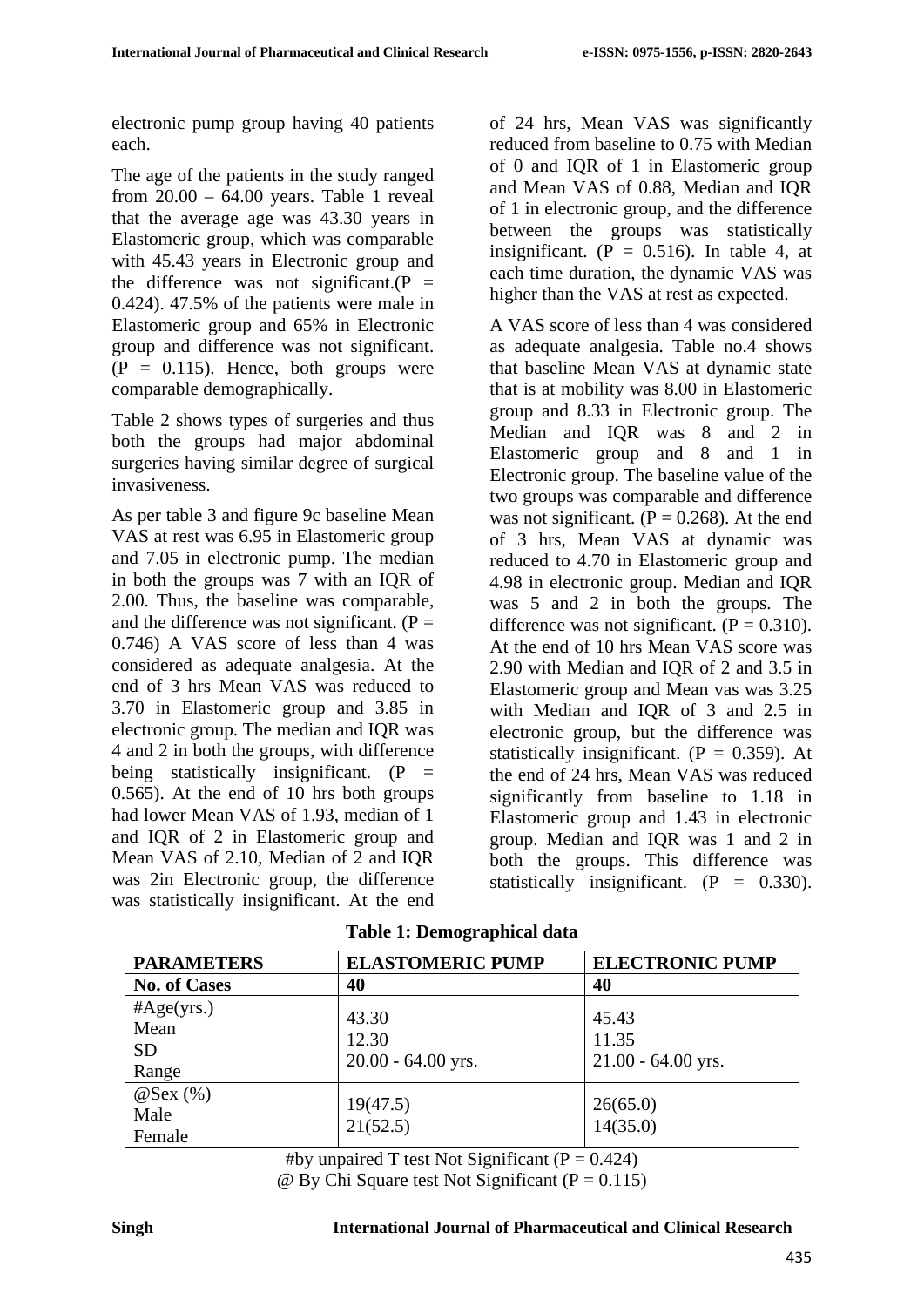| <b>SURGERY</b>           | <b>ELASTOMERIC</b><br><b>PUMP</b> | <b>ELECTRONIC PUMP</b> |  |  |  |  |
|--------------------------|-----------------------------------|------------------------|--|--|--|--|
| GI surgeries             | 28                                | 33                     |  |  |  |  |
| Urosurgeries             |                                   |                        |  |  |  |  |
| Gynecological            |                                   |                        |  |  |  |  |
| Incisional hernia repair |                                   |                        |  |  |  |  |

#### **Table 2: Types of surgeries**

#### VAS at Rest **ELASTOMERIC PUMP ELECTRONIC PUMP P Value** Mean **Std.** Dev. **Dev. Median IQR Mean Std. Dev. Media**  $\frac{m}{n}$  **IQR** 0 min | 6.95 | 1.58 | 7.00 | 2.00 | 7.05 | 1.36 | 7.00 | 2.00 | 0.746 10 min 6.98 1.54 7.00 2.00 7.20 1.36 7.00 2.00 0.481 20 min 6.53 1.57 6.00 3.00 6.75 1.53 7.00 2.50 0.524 30min s 5.85 | 1.69 | 6.00 | 2.50 | 5.83 | 1.41 | 6.00 | 2.00 | 0.860 60  $\frac{60}{\text{mins}}$  5.38 1.60 5.00 3.00 5.30 1.32 5.00 1.50 0.902 90  $\frac{50}{\text{mins}}$  4.65 1.79 5.00 2.50 4.50 1.66 5.00 3.00 0.836 2hrs | 4.03 | 1.72 | 4.00 | 3.00 | 4.15 | 1.41 | 4.00 | 2.00 | 0.695 3hrs | 3.70 | 1.60 | 4.00 | 2.00 | 3.85 | 1.51 | 4.00 | 2.00 | 0.565 4hrs | 3.25 | 1.69 | 3.00 | 2.00 | 3.20 | 1.57 | 3.00 | 2.00 | 0.992 5hrs 2.93 1.85 3.00 2.50 2.93 1.46 3.00 2.00 0.739 6hrs 2.58 1.66 2.00 2.50 2.73 1.58 2.00 2.00 0.612 7hrs 2.35 1.59 2.00 2.00 2.58 1.68 2.00 3.00 0.556 8hrs | 2.35 | 1.67 | 2.00 | 3.00 | 2.50 | 1.88 | 2.00 | 2.50 | 0.788 9hrs 2.10 1.58 2.00 2.50 2.55 1.97 2.00 3.00 0.355 10hrs 1.93 1.62 1.00 2.00 2.10 1.57 2.00 2.00 0.476 11hrs 1.98 1.78 1.00 3.00 1.85 1.67 1.00 1.50 0.913 12hrs 2.33 1.85 1.50 3.00 1.95 1.58 1.50 2.00 0.418 13hrs 2.43 2.10 2.00 3.00 1.93 1.76 1.00 2.00 0.303 14hrs 2.58 2.09 2.00 2.50 2.23 1.75 2.00 2.00 0.510 15hrs 2.40 1.65 2.00 2.00 2.00 1.36 2.00 2.00 0.279 16hrs 2.20 1.52 2.00 2.50 2.03 1.48 2.00 2.00 0.653 17hrs 1.90 1.19 1.50 1.50 2.18 1.63 2.00 2.00 0.658 18hrs 1.90 1.55 2.00 2.00 2.05 1.77 1.00 2.00 0.867 19hrs | 1.88 | 1.57 | 1.00 | 2.50 | 2.20 | 1.90 | 2.00 | 3.00 | 0.547 20hrs 1.75 1.66 1.00 3.00 2.08 1.99 2.00 4.00 0.574 21hrs 1.50 1.36 1.00 1.00 1.85 1.92 2.00 2.50 0.549 22hrs | 1.20 | 1.14 | 1.00 | 2.00 | 1.40 | 1.24 | 1.00 | 1.00 | 0.416

23hrs | 1.00 | 1.22 | 1.00 | 1.00 | 1.23 | 1.27 | 1.00 | 2.00 | 0.311 24hrs | 0.75 | 1.10 | 0.00 | 1.00 | 0.88 | 1.16 | 1.00 | 1.00 | 0.516

#### **Table 3: Comparison of vas score at rest**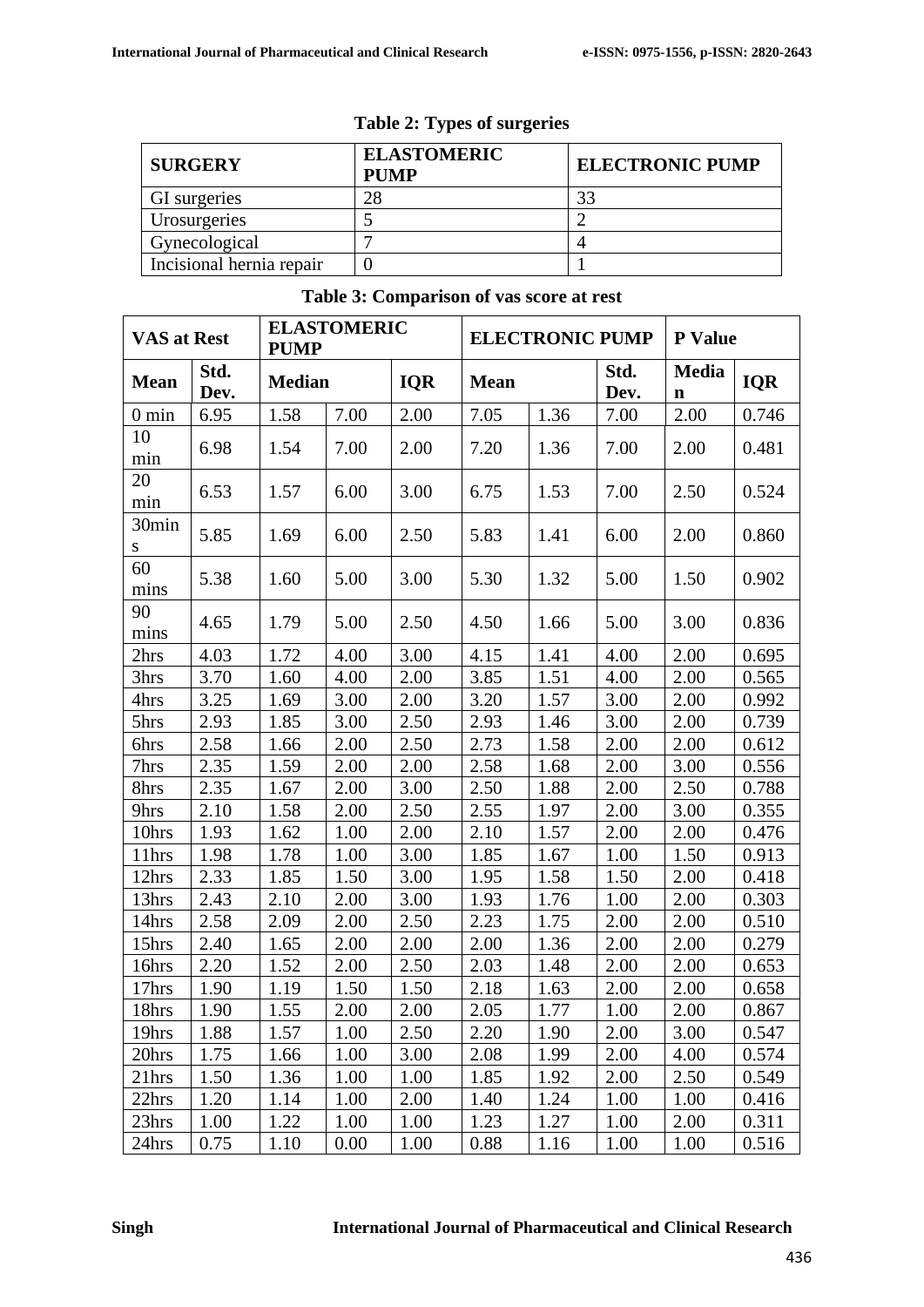| <b>Score</b>      | <b>VAS</b><br><b>Dynamic</b> |      |  | <b>ELASTOMERIC</b><br><b>PUMP</b> |  | <b>ELECTRONIC</b><br><b>PUMP</b> |             |              | <b>P</b> Value |  |               |       |            |  |
|-------------------|------------------------------|------|--|-----------------------------------|--|----------------------------------|-------------|--------------|----------------|--|---------------|-------|------------|--|
| <b>Mean</b>       | Std.<br>Dev.                 |      |  | <b>Median</b>                     |  | <b>IQR</b>                       | <b>Mean</b> | Std.<br>Dev. |                |  | <b>Median</b> |       | <b>IQR</b> |  |
| $0 \text{ min}$   | 8.00                         | 1.32 |  | 8.00                              |  | 2.00                             | 8.33        | 1.02         | 8.00           |  | 1.00          |       | 0.268      |  |
| 10<br>mins        | 7.93                         | 1.38 |  | 8.00                              |  | 2.00                             | 8.15        | 1.23         | 8.00           |  | 1.00          |       | 0.369      |  |
| 20<br>mins        | 7.40                         | 1.50 |  | 7.00                              |  | 1.50                             | 7.70        | 1.29         | 8.00           |  | 1.50          |       | 0.336      |  |
| 30min<br>S        | 7.03                         | 1.53 |  | 7.00                              |  | 2.00                             | 6.98        | 1.42         | 7.00           |  | 2.00          |       | 0.806      |  |
| 60<br>mins        | 6.38                         | 1.37 |  | 6.00                              |  | 1.00                             | 6.53        | 0.99         | 7.00           |  | 1.00          |       | 0.628      |  |
| 90<br>mins        | 5.78                         | 1.54 |  | 6.00                              |  | 2.50                             | 6.00        | 1.06         | 6.00           |  | 2.00          |       | 0.520      |  |
| 2hrs              | 5.30                         | 1.79 |  | 5.00                              |  | 2.50                             | 5.40        | 1.37         | 5.50           |  | 1.50          |       | 0.600      |  |
| 3hrs              | 4.70                         | 1.70 |  | 5.00                              |  | 2.00                             | 4.98        | 1.54         | 5.00           |  | 2.00          |       | 0.310      |  |
| 4hrs              | 4.30                         | 1.70 |  | 4.00                              |  | 2.00                             | 4.40        | 1.50         | 5.00           |  | 2.50          |       | 0.659      |  |
| 5hrs              | 4.08                         | 1.83 |  | 4.00                              |  | 2.00                             | 4.23        | 1.51         | 4.00           |  | 2.50          |       | 0.521      |  |
| 6hrs              | 3.70                         | 1.84 |  | 4.00                              |  | 2.00                             | 4.08        | 1.58         | 4.00           |  | 2.00          |       | 0.228      |  |
| 7hrs              | 3.30                         | 1.70 |  | 3.00                              |  | 2.00                             | 3.85        | 1.48         | 4.00           |  | 2.00          |       | 0.061      |  |
| 8hrs              | 3.33                         | 1.79 |  | 3.00                              |  | 3.00                             | 3.73        | 1.85         | 3.00           |  | 3.00          |       | 0.342      |  |
| 9hrs              | 3.20                         | 1.90 |  | 3.00                              |  | 3.00                             | 3.55        | 1.93         | 3.00           |  | 3.00          |       | 0.390      |  |
| 10hrs             | 2.90                         | 1.79 |  | 2.00                              |  | 3.50                             | 3.25        | 1.86         | 3.00           |  | 2.50          | 0.359 |            |  |
| 11hrs             | 2.83                         | 1.89 |  | 2.00                              |  | 3.00                             | 2.83        | 1.69         | 3.00           |  | 3.00          | 0.844 |            |  |
| 12hrs             | 2.98                         | 2.04 |  | 2.00                              |  | 4.00                             | 2.63        | 1.56         | 2.00           |  | 1.00          |       | 0.874      |  |
| 13hrs             | 3.15                         | 2.05 |  | 2.00                              |  | 3.00                             | 3.08        | 1.94         | 2.50           |  | 2.50          |       | 0.992      |  |
| 14hrs             | 3.30                         | 2.13 |  | 3.00                              |  | 3.00                             | 3.30        | 1.77         | 3.00           |  | 2.00          |       | 0.775      |  |
| 15hrs             | 3.20                         | 1.84 |  | 3.00                              |  | 2.00                             | 2.93        | 1.61         | 2.50           |  | 2.00          |       | 0.487      |  |
| 16hrs             | 3.15                         | 1.78 |  | 3.00                              |  | 2.00                             | 3.25        | 1.68         | 3.00           |  | 2.50          |       | 0.887      |  |
| 17hrs             | 2.85                         | 1.56 |  | 2.00                              |  | 2.00                             | 3.08        | 1.82         | 2.50           |  | 2.00          |       | 0.689      |  |
| 18hrs             | 2.80                         | 1.80 |  | 2.00                              |  | 3.00                             | 3.13        | 1.86         | 3.00           |  | 2.00          |       | 0.454      |  |
| 19hrs             | 2.73                         | 1.74 |  | 2.00                              |  | 3.00                             | 3.15        | 2.13         | 2.00           |  | 2.00          |       | 0.398      |  |
| 20hrs             | 2.63                         | 1.75 |  | 2.00                              |  | 3.00                             | 3.28        | 2.09         | 3.00           |  | 4.00          |       | 0.165      |  |
| 21 <sub>hrs</sub> | 2.38                         | 1.58 |  | 2.00                              |  | 2.00                             | 2.78        | 1.76         | 2.00           |  | 1.50          | 0.236 |            |  |
| 22hrs             | 2.08                         | 1.33 |  | 2.00                              |  | 1.50                             | 2.35        | 1.33         | 2.00           |  | 1.50          |       | 0.225      |  |

**Table 4: Comparison of dynamic vas score**

#### **Discussion:**

Though pain has a protective function, uncontrolled pain in the postoperative period not only increases the agony of the patient but also precipitates a neuroendocrine stress response which in turn causes release of catabolic stress hormones like catecholamines, cortisol, glucagon, renin etc. This leads to

By Mann-Whitney u test

(1) Negative nitrogen balance and protein catabolism.

(2) Stress contributes to postoperative hypercoagulability, immunosupression and hyperglycemia which leads to poor wound healing.

(3) Increased myocardial oxygen consumption leading to myocardial ischemia.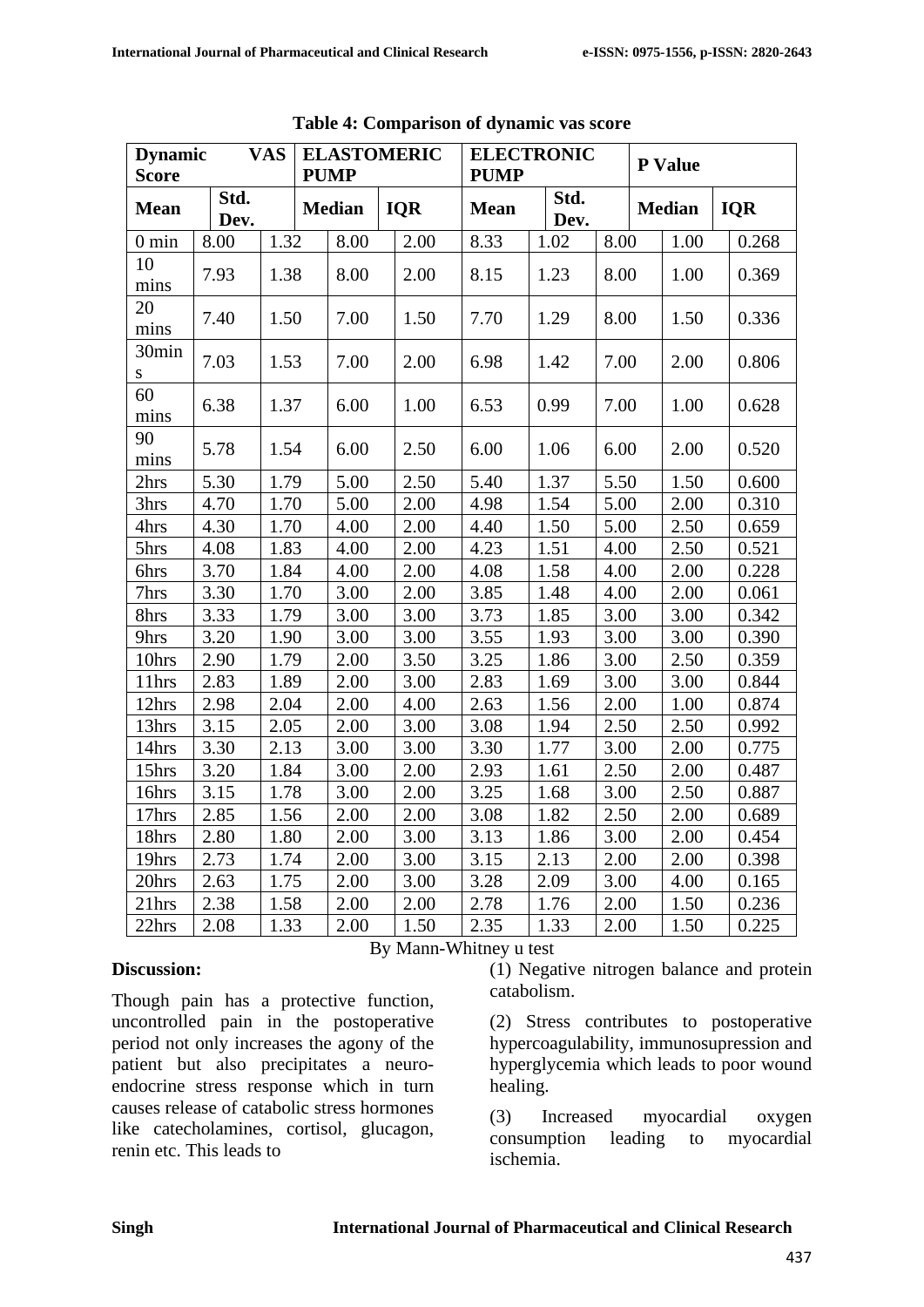(4) Pain results in voluntary decrease in the movement of the muscles of the abdomen and the thorax and splinting of diaphragm causing decreased lung volumes and impaired cough leading to stagnation of secretions and atelectasis.

#### (5) Paralytic ileus.

Thus, optimizing treatment of acute postoperative pain can improve morbidity and health related quality of life. Epidural analgesia addresses most of these problems. It reduces the incidence of myocardial ischemia, improves respiratory function, and allows early mobilization of patient and return of bowel function and shorter hospital stay. Local anesthetics along with lipophilic opioid analgesics have become a popular choice these days.

Moderate to severe postoperative pain commonly occurs following laparotomy and inadequate analgesia may aggravate postoperative morbidity. Conventional intermittent IM opioid injection fails to provide satisfactory analgesia in the majority of cases [8-10]. Analgesic techniques like epidural analgesia and PCA are more effective than IM opioid and are commonly employed [11-12].

Our study showed that mean baseline VAS at mobility/coughing was 8.00 in Elastomeric group and 8.33 in electronic group. Median was 8 in both groups at baseline. Both groups were comparable, and difference was not significant.  $(P =$ 0.268) At each time duration, the dynamic VAS was higher than the VAS at rest as expected. A VAS score of less than 4 was considered as adequate analgesia. At the end of 24 hrs, mean VAS was reduced significantly from baseline to 1.18 in Elastomeric group and 1.43 in electronic group. Though the difference between the two groups was statistically insignificant.  $(P = 0.330)$  Throughout the study period the dynamic mean VAS score was comparable in both the groups.

Maria cristina et al [13] in 2011 compared continuous epidural catheter infusion of local anesthetic and opioid and continuous wound catheter infusion of local anesthetic for postoperative analgesia in 39 patients undergoing elective laparotomy. Group 1 (G1) received postoperative patientcontrolled epidural analgesia (PCEA) with continuous infusion of ropivacaine and fentanyl using elastomeric pump with patient control module while Group 2 (G2) received postoperative patient-controlled continuous wound catheter infusion of ropivacaine. They showed that there was significant reduction in pain at rest and with movement in group 1 compared to group 2 patients.  $(P < 0.05)$ 

Similar study was done by Rachid cherkab et al [14] in 2014. They did study of postoperative epidural analgesia in thoracic surgery using continuous administration by electric push-syringe versus elastomeric diffuser in 70 patients. In their study VAS score showed no significant difference between the two groups during the 96 hours after the surgery, both at rest or during the cough. All the patients in the two groups had a VAS score of less than three at rest. At the moment of cough/mobility, only 11.3% had a score greater than three in the electronic group versus 14.3% in the elastomeric group  $(P=0.64)$ .

Capdevila, Xavier et al [15] in 2001 compared Electronic versus Elastomeric pump in controlled perineural analgesia in 76 patients. The median values of these VAS scores were low (i.e., from 6 mm to 13 mm and from 21 mm to 25 mm, respectively, for minimal and maximal VAS values) without any difference among groups.

## **Conclusion:**

Post-operative pain has many deleterious effects. Epidural analgesia is the most effective method to provide sustained pain relief. Baxter Elastomeric Pumps are nonelectronic medication pumps which are said to be equally efficacious to electronic pump with respect to good pain relief.